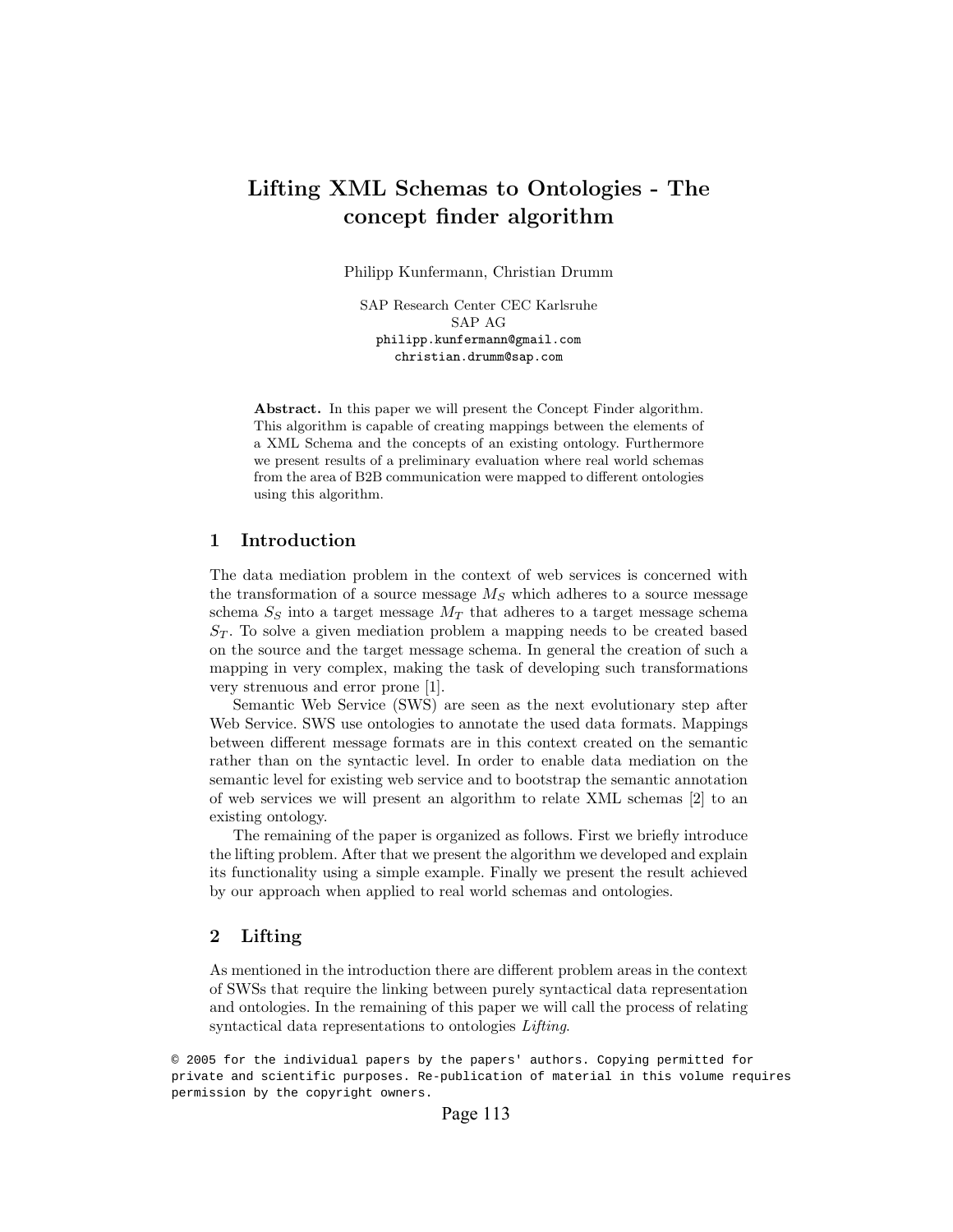Definition 1 (Lifting) Lifting is the process of semantically annotating a source schema  $S<sub>S</sub>$  with an ontology O.

Note that this definition doesn't restrict the nature of the input schemas used for the lifting process. Furthermore based on the previous definition 3 different approaches to the lifting problem are possible (see Fig. 1):

- The most basic approach is to create a new ontology based on the source schema and use that ontology for the annotation
- If an existing ontology should be used for the annotation, a mapping between the source schema and the target ontology needs to be created
- Finally a combination of the first two approaches could be used by creating a new ontology from the source schema and by than mapping this ontology to an already existing one. For this approach existing ontology mapping techniques could be reused.



Fig. 1. Different possible approaches to the lifting problem.

In this paper we will present a solution for the second approach describe above. Our solution, the Concept Finder algorithm, is capable of identifying mappings between elements of  $S<sub>S</sub>$  and concepts in  $O<sub>T</sub>$ . We have chosen that approach for two reasons. Firstly we want to annotate existing WS in order to enable their usage in a SWS environment. For this purpose we need the possibility to easily relate the XML Schemas describing their in and output messages to the domain ontologies. Secondly our approach is capable of integrating different schemas by relating them to a given ontology. This simplifies the integration of existing services using the ontology as intermediate connector.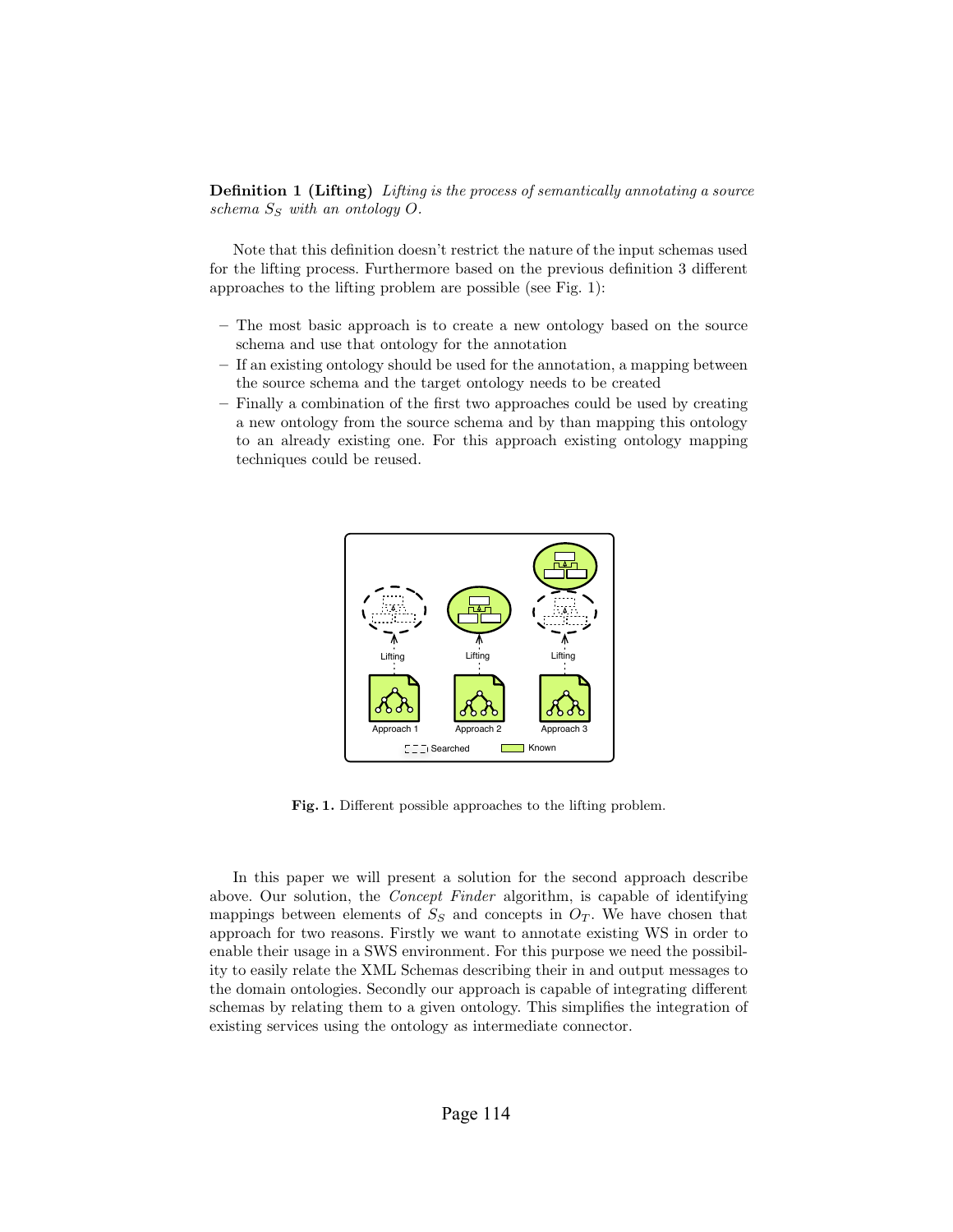### 3 The Concept Finder Algorithm

For the discussion of the Concept Finder algorithm presented in this paper we have chosen to restrict the supported input data formats to XML for the source schemas  $S_S$  and to OWL [3] for the target ontology  $O_T$ . However the Concept Finder algorithm can easily be extended to use other input formats for both,  $S_S$ and  $O_T$ .

#### 3.1 Overview

Figure 2 shows a high level overview the Concept Finder algorithm. Creating a mapping between a source schema and a target ontology consists of three steps:

- 1. In the first step the user needs to select the source schema  $S_S$  and the target ontology  $O_T$ . The Concept Finder algorithm parses the two files and creates an internal representation of them.
- 2. In the next step the user is presented with a graphical representation of both,  $S_S$  and  $O_T$ . The user now needs to select a seed node in  $S_S$  and a matching seed concept in  $O_T$ . This information is necessary in order to give the Concept Finder algorithm a starting point for exploring the ontology.
- 3. In the last step the algorithm computes a list of mappings between  $S_S$  and  $O_T$ . Details on how this is done will be given in the subsequent sections.



Fig. 2. High level overview of the Concept Finder algorithm

#### 3.2 Details

Starting with the seed node and the seed concept, the algorithm compares the elements of the schema with relationships in the ontology. In order to do so, it navigates through the schema and the ontology in different ways. The structure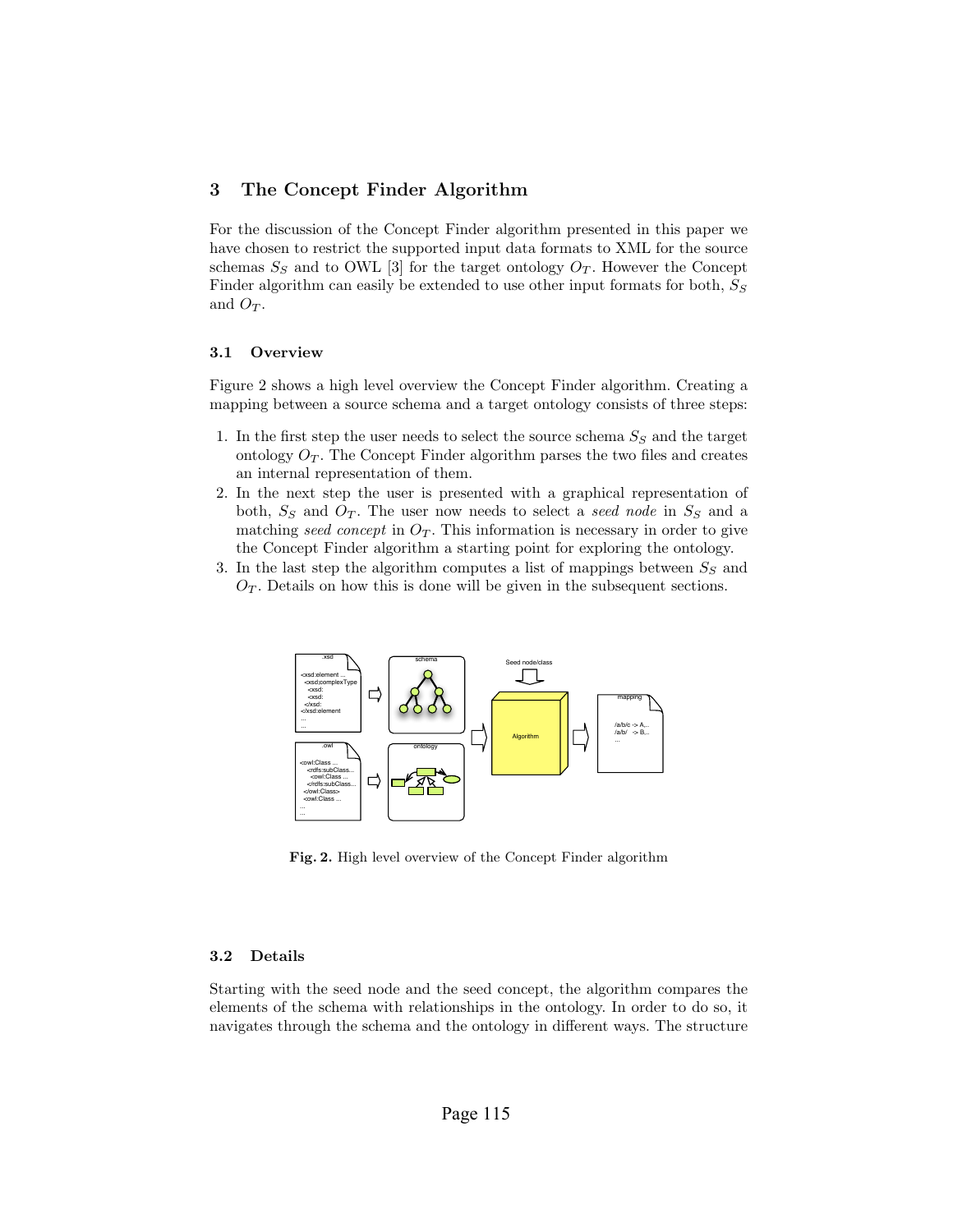of the schema is traversed depth first while the ontology is traversed based on the matches that were found with the compared schema elements.

The seed node and seed concept are a schema respectively ontology element that have to be semantically corresponding. They represent the first match of our algorithm and define the context in which the algorithm operates in the schema as well as in the ontology. In order to find the next match, the Concept Finder algorithm compares every child of the seed node<sup>1</sup> with the relationships of the last matching concept (in the first step this is the seed concept). Firstly, all subclasses of the seed class (find subclass match) are compared. If no match is found, the algorithm compares all properties of the seed class (find property match). If still no match is found for the current element, the child nodes of the current element are explored in order test if a match can be derived (derived match).

A similarity test is used to determine if an elements of the  $S<sub>S</sub>$  and an element of the  $O_T$  are matching based on their names. It is processed in three steps. In the first step a normalized levenshtein distance is calculated between the two names and if it is above a given threshold parameter, the elements are accepted as matching. If this is not the case, the name of the schema element is in a second step levenshtein compared with synonyms of the ontology element. In order to find these synonyms  $WordNet[4]$  is used as an external knowledge source. If still no match is found, the names of the compared elements are tokenized in a third step. These tokens are compared as in the first step and a new metric is calculated based on the number of existing and matching tokens. Again a threshold is applied in order to determine if two elements are matching. If the elements do not match the algorithm passes to the next schema element that will be compared with the relationships in the ontology.

After investigating possible mismatches between schema and ontology models, we discovered that the most important mismatches originate from the developer's freedom on how and what he is modeling using a concrete formalism. Because of the importance of these human caused mismatches, similarity measures have to be concentrated on features that are intuitive for human beings. While humans do hardly agree on the data-type, restrictions or even how many relationships are relevant for a certain concept, names contain important semantics, understandable to every person speaking the same language. Even though the developer may use different terminology, he will use a name that specifies the semantic of what he wants to represent. By using synonyms, we test the elements against a wide range of semantically identical concepts and therefore find correct match, if existing, with high probability. Nevertheless, from natural language processing (NLP) it is known that single words may cause ambiguities. This is prevented by looking at the context of the word. While NLP tries to interpret the sentence in which a word is presented, the context of the names in our case is found in the structure of the used models (e.g. branch of the

<sup>&</sup>lt;sup>1</sup> In the following we will call the element that is compared by the algorithm current element.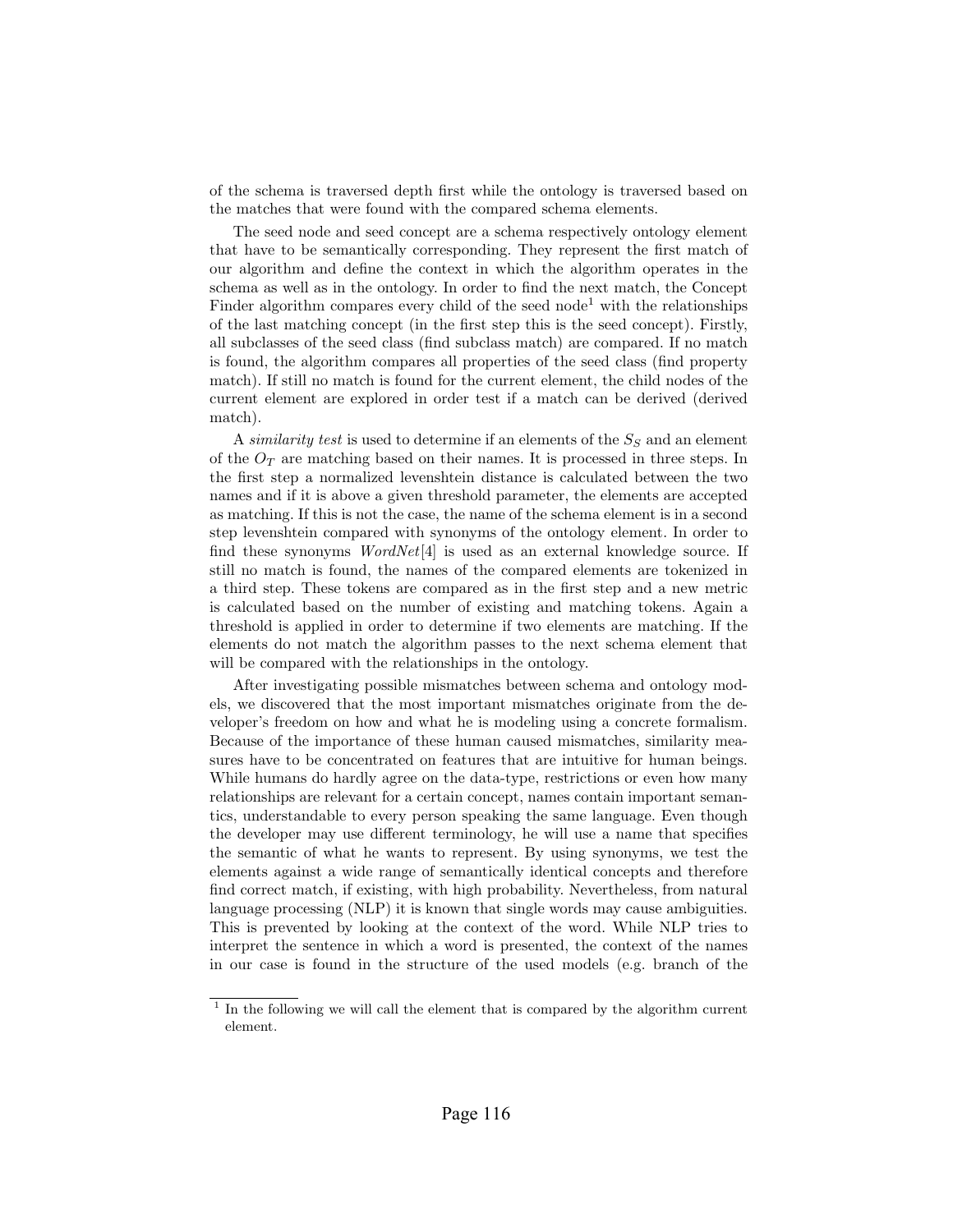schema tree). Therefore, Concept Finder navigates through the two models and compares only elements that are in the same context.

For every current schema element the algorithm does first try to find a subclass match. Therefore all subclasses - not only the direct ones - of the last matched concept are used. This last matched concept semantically corresponds to the parent element of the current schema element. If the current element is matching one of the compared subclasses, the relationship with the parent element is identified as an inheritance relationship. If no such match is found, the relationships of the last matching concept will be compared.



Fig. 3. The object property conflict.

Trying to find property matches, the Concept Finder algorithm compares all relationships, data-type properties and object properties, of the last matching concept with the current element. This comparison is more difficult for object properties than for datatype properties, as with object properties both, the relationship itself as well as the range concept, have a semantics carrying name and therefore both of them have to be taken into consideration for the comparison. Figure 3 illustrates that if only the range would be tested, the similarity for  $(p_{hasShipToAddress}, c_{Address})^2$  and  $(p_{hasBillToAddress}, c_{Address})$  would be the same with respect to the used similarity test while only the first match is semantically correct. If in the opposite case only the property would be tested,  $(p_{hasHome}, c_{Address})$  would not be accepted as a match even though it correspond perfectly. In order to prevent that, the similarity test compares both and calculates the similarity as a mixed and weighted metric.

If no property match was detected, the algorithm tries to capitalize on the knowledge of inheritance contained in the ontology and derive a match by continuing to explore the children of the current element. They are still compared with the relationships of the last matching concept, knowing that subclasses inherit all relationships of its parents. If a certain number children of the current

<sup>2</sup> When describing the algorithm using examples we will use the following notation:  $c_{name}$  and  $p_{name}$  denote a concept or a property in the ontology with a given name;  $e_{name}$  denotes a element in the schema with a given name.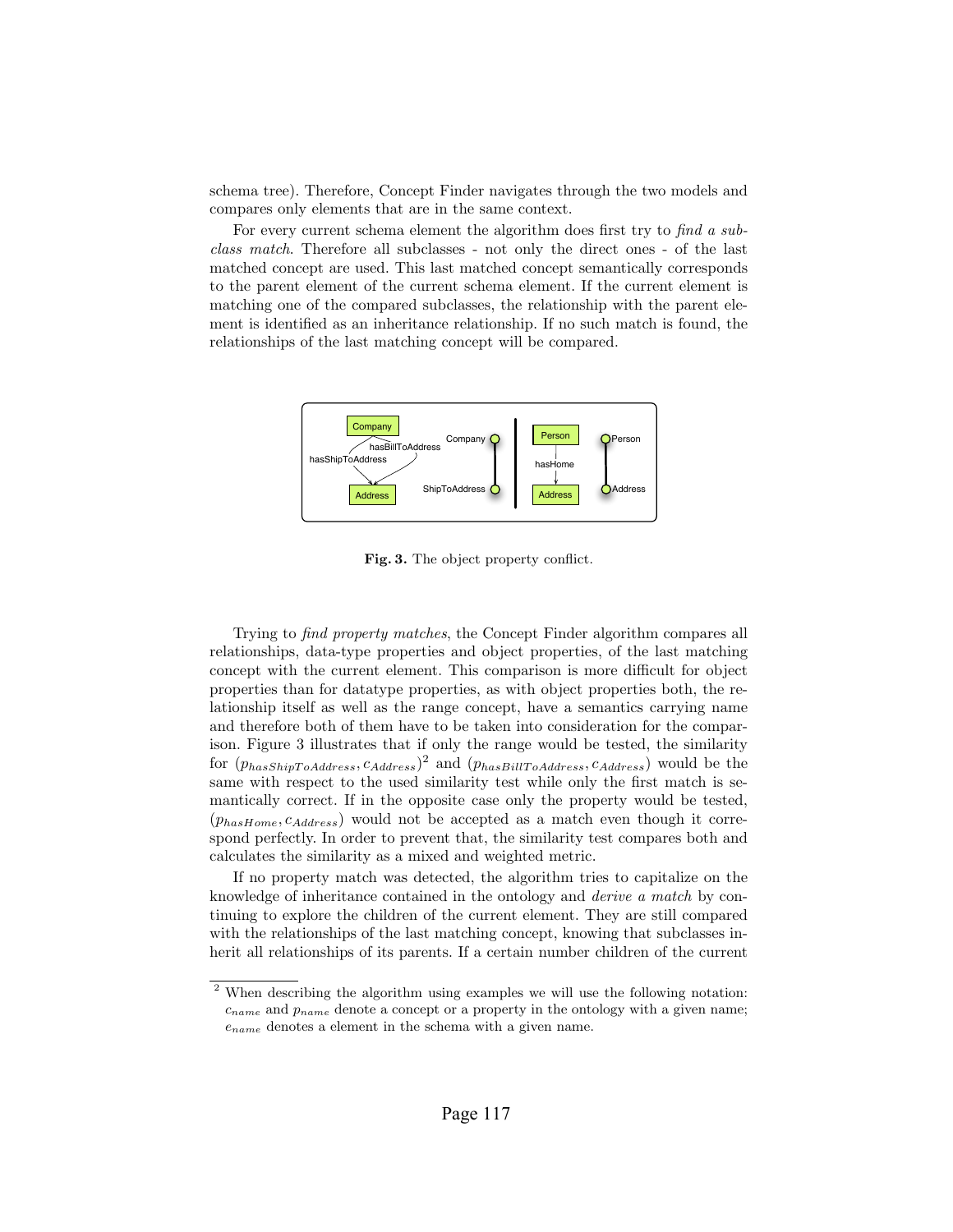element match with relationships of the last matching concept, the probability for the current element to be corresponding to a subclass is high.

The algorithm navigates in this way through the whole schema tree while it visits only the relevant concepts of the ontology matching with the schema elements. This context based navigation makes sense because of the ontologies nature. As ontologies are used to define concepts and not only to structure information, we can suppose that if a relationship between two concepts exists in the real world, they are also represented in the ontology and therefore its context is explicitly defined. As in the ontology development no general rules exist on how elaborated a ontology has to be, the algorithm requires to have a meaningful and sufficiently elaborated ontology as input.

## 4 Example

In order to illustrate how the algorithm works in more detail, we will apply it to the schema and ontology excerpt shown in figure 4 and describe the different execution steps that match these two.



Fig. 4. Applying the algorithm.

- Starting with the first match chosen by the user (seed node and seed class)  $e_{Trading Party} \rightarrow c_{Trading Partner}$ ,  $e_{Trading Partner}$  ,  $e_{Trading Party}$ 's children,  $e_{Vendor}$  and  $e_{Buyer Party}$  are explored in order to match them to the ontology<sup>3</sup>.
- In the first step a match the algorithm tries to find a match for  $e_{V \text{endor}}$ . Comparing the subclasses and properties of  $c_{Tradina Partner}$  with  $e_{Vendor}$ would not result in any match<sup>4</sup>.

<sup>3</sup> Figure 5 demonstrates the algorithm's execution. The current seed elements are shown in blue/dark-grey, the ones that were already successfully compared are shown squared and the unsuccessfully compared ones are show yellow/light-grey.

<sup>4</sup> This is the case if WordNet is not used or does not contain "Vendor" as a synonym for "Seller". We will assume this match is not found for illustrating the further execution steps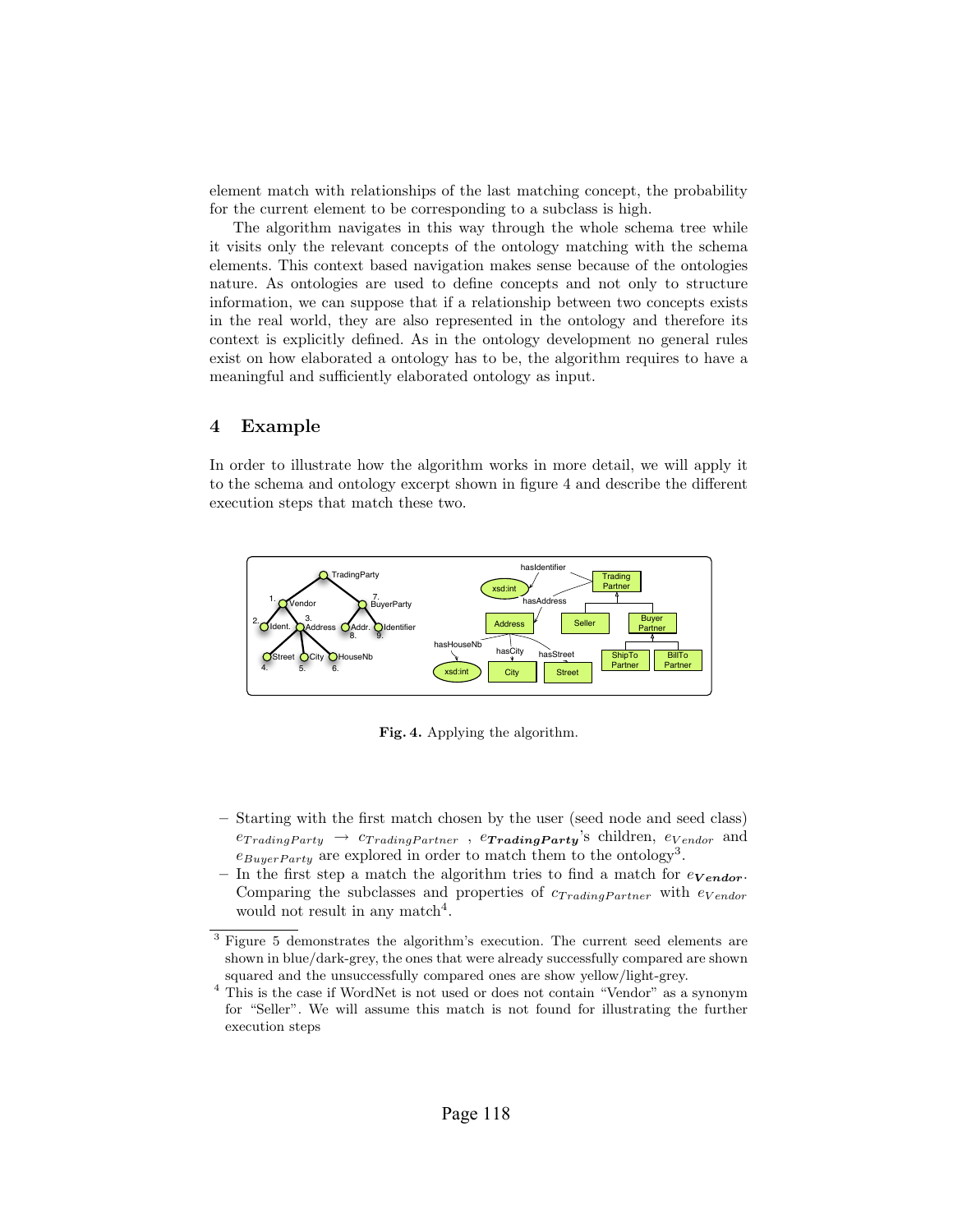- Therefore, Concept Finder starts to explore the  $e_{Vendor}$ 's child  $e_{Identity}$ . No subclass match is found but a correspondence with the trading partner's identifier  $e_{Identity} \rightarrow p_{hasIdentifier}$ .
- Because of the match  $e_{Address} \rightarrow (p_{hasAddress}, c_{Address})$ , the exploration continues to compare the children of  $e_{Address}$  with the range class of the match  $(c_{Address})$ .
- $e_{\textbf{Street}} \rightarrow (p_{hasStreet}, c_{Street}), e_{\textbf{City}} \rightarrow (p_{hasCity}, c_{City})$  and  $e_{\textbf{HouseNb}} \rightarrow$  $p_{hasHouseNb}$  are found but cannot be further explored since they are leaf nodes.
- The algorithm selects  $e_{Vendor}$  and based on the matches found for its child node he derives that  $e_{V \text{endor}}$  could correspond to a subclass of  $c_{Tradina Partner}$ . A match  $e_{Vendor} \rightarrow c_{Trading Partner}$  is stored with the special remark that this is a derived subclass match<sup>5</sup>.
- Now the algorithm selects  $e_{\text{Buyer} \textbf{Party}}$ , the next child node of  $e_{\text{Trading} \textbf{Partner}}$ where the match  $e_{Buyer Party} \rightarrow c_{Buyer Partner}$  is stored.



Fig. 5. The beginning proceeding of the algorithm.

In continuation "Address" and "Identifier" are matched after the same procedure until all elements of the schema tree have been explored.

### 5 Evaluation

We evaluated the Concept Finder algorithm using four scenarios based on different real world schemas and different ontologies. However, as these evaluations using large real world schemas and large ontologies are very time consuming and

<sup>&</sup>lt;sup>5</sup> Note that it would easily be possible to test for all subclasses contained in the ontology, if children of  $e_{Vendor}$  match to properties of them. Hereby the exact subclass match could be found automatically. As this demands much more computational effort it was not implemented in the prototype and therefore the user has to assign the exact subclasses manually at the moment.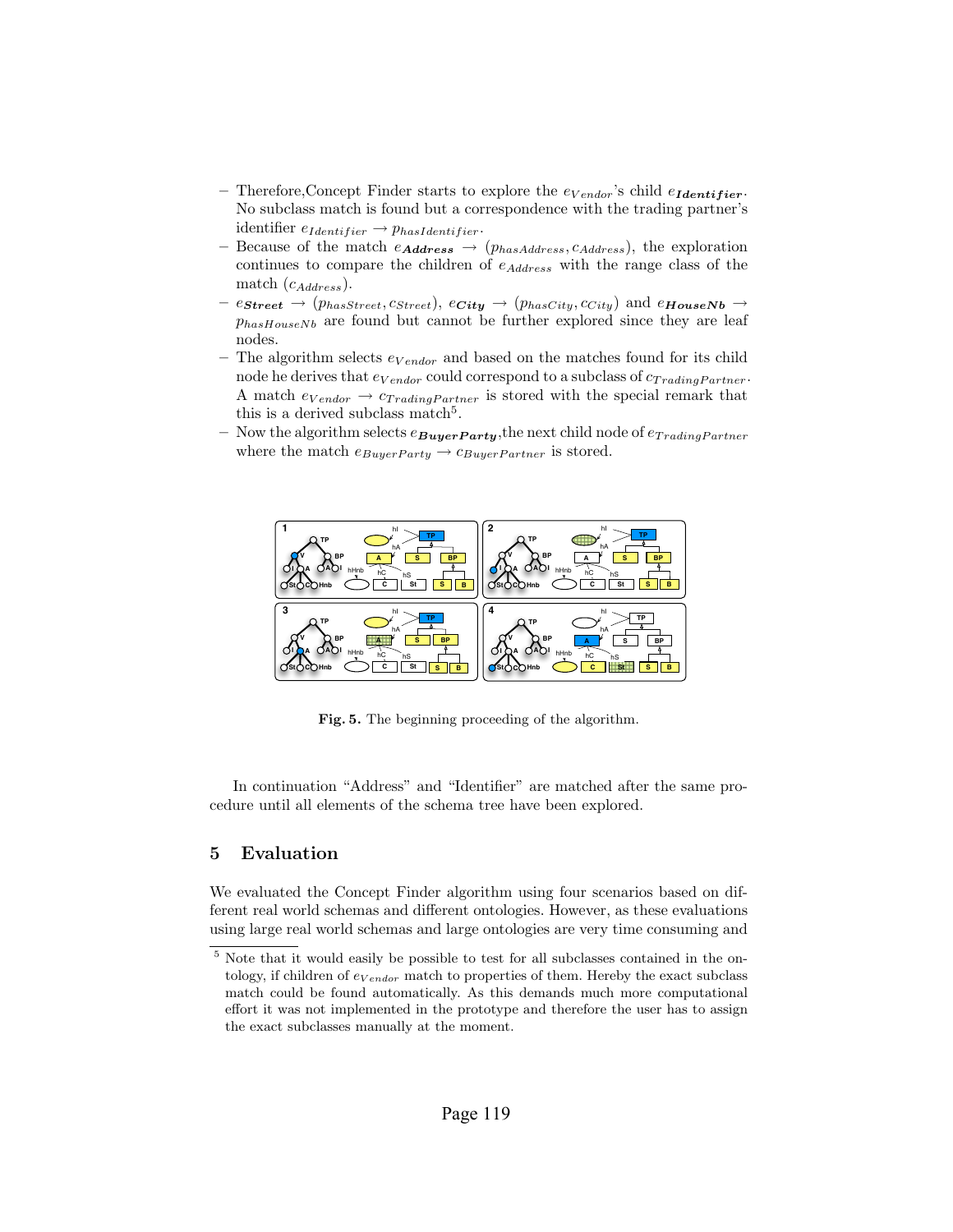strenuous, we were not able to perform a comprehensive evaluation. Instead we created three evaluation scenarios based on the following real world schemas:

- sap-order.xsd
- catalog.xsd

The sap-order schema is a schema developed by SAP describing a purchase order in the well known order to invoice process [5]. The second schema, the catalog.xsd describes a product catalog and is part of the BMECat [6] standard. In addition to the schemas two different ontologies where used in the evaluation scenarios. The first one, which will in the following be called *Lifting* Ontology (LO) was manually developed after studying the SAP order to invoice process. The second one, the Business Data Ontology (BDO) [7] is an ontology developed as part of the DIP project [8]. It is based on the UBL [9] standard and describes the domain of business-to-business communication.

Based on these schemas and ontologies the following scenarios where developed for the evaluation:

- Scenario 1:  $\textit{gap-order}.\textit{xsd} \rightarrow LO$ . Our first scenario uses similar inputs as the LO is based on the set of schemas which sap-order.xsd is part of.
- **Scenario 2:** sap-order.xsd  $\rightarrow BDO$ . The BDO covers a bigger domain and is much more complete in sense of number of concepts than the LO ontology. In this scenario the only dependency between the schema and the ontology is the domain of interest. They have been created independently and for different purposes.
- Scenario 3: catalog.xsd  $\rightarrow$  LO. For the third scenario the schema originates from a different domain than the used ontology, namely the exchange of product catalogues.
- Scenario 4: catalog.xsd  $\rightarrow BDO$ . This scenario is similar to the third scenario. Only the used target ontology differs.

Using the metrics used in [1] we achieved the results presented in table 1. The table shows for each of the four scenarios described above two results. This is due to the fact that we evaluated the Concept Finder algorithm using two operation modes. The first row of values show the results achieved when running the algorithm in fully automatic mode whereas the second row shows the results when running the algorithm semi-automatically.

#### 5.1 Discussion

The results of the scenarios 1,3 and 4 show, that the Concept Finder algorithm generally achieves very good results. Even for schemas that only partly overlap with the domain of the ontology, algorithm achieves and overall result between 0.75 and 0.8 in automatic mode and between 0.85 and 0.92 in semi-automatic mode.

In the second scenario, the algorithm achieves only poor results running automatically. The results in this scenario significantly improve if the algorithm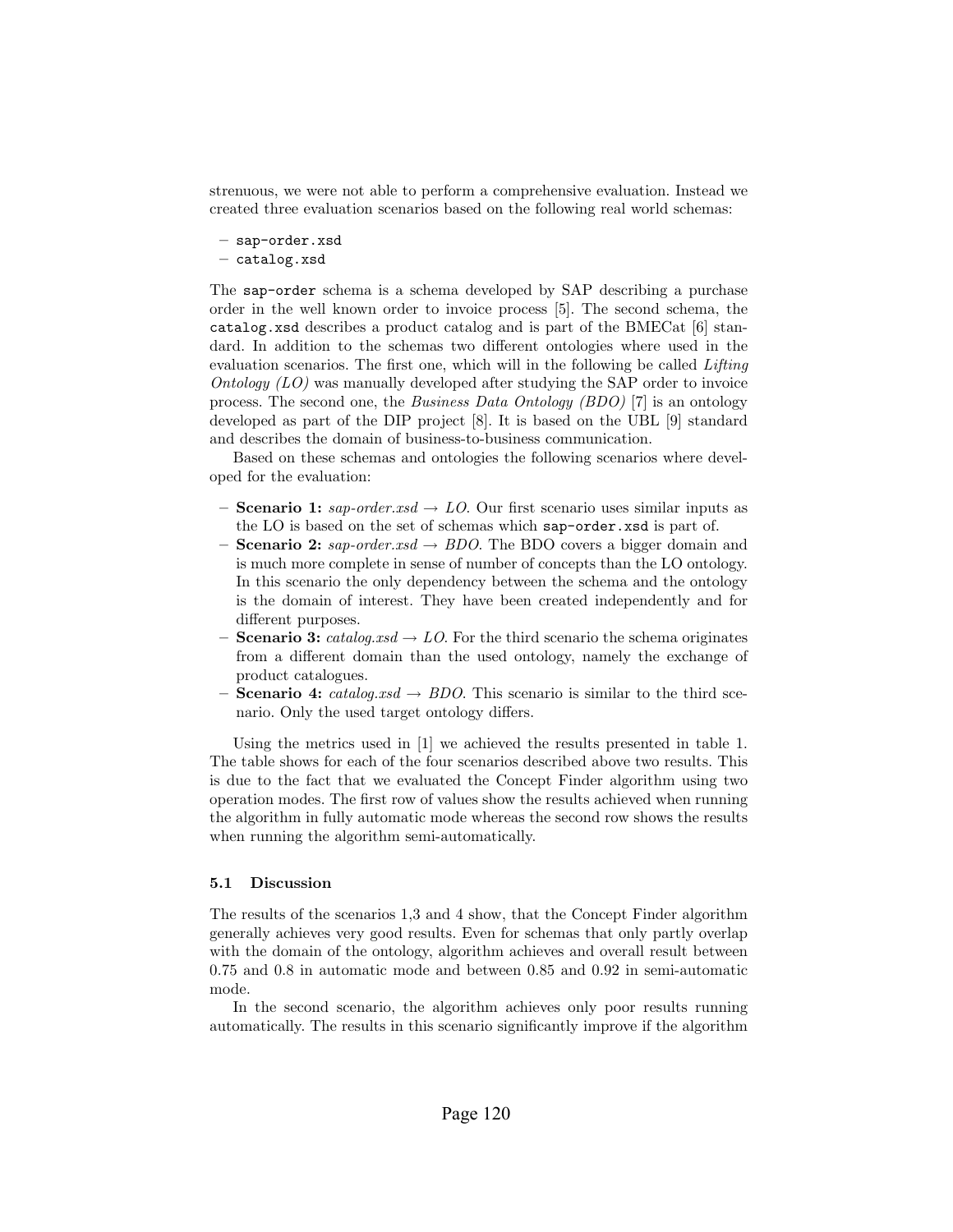|               | Precision Recall Overall |       |       |
|---------------|--------------------------|-------|-------|
| Scenario 1a   | 0.746                    | 0.842 | 0.898 |
| Scenario $1b$ | 0.831                    | 0.858 | 0.970 |
| Scenario $2a$ | $-0.248$                 | 0.050 | 0.143 |
| Scenario 2b   | 0.375                    | 0.594 | 0.731 |
| Scenario 3a   | 0.643                    | 0.857 | 0.800 |
| Scenario $3b$ | 0.786                    | 0.857 | 0.923 |
| Scenario 4a   | 0.400                    | 0.600 | 0.750 |
| Scenario 4b   | 0.500                    | 0.600 | 0.857 |

Table 1. The results of the evaluation of the Concept Finder algorithm

is run semi-automatically. The reason for the poor results in automatic mode is, that if the ontology is not complete enough, it is possible that by not finding a matching concept for the current element, the algorithm is mislead. Thus, if the comparison point (current class) in the ontology does not anymore correspond to what the element in the schema represents, the algorithm may not recover and will only produce false matches, leading to poor results.

Therefore the overall results of our experiments show are twofold. On the one hand, even in the full automatic mode, the algorithm performs very well for most inputs. On the other hand it is possible that the Concept Finder algorithm is mislead and may perform bad if the structures of the source schema and the target ontology are too different.

An important observation of the evaluation is that a semi-automatic lifting in general seems to perform very good in terms of precision, recall and manual effort and seems to be a very promising approach.

## 6 Summary and Outlook

In this paper we have presented a new algorithm for lifting existing XML Schema to ontologies. The first evaluation of this algorithm using real world schemas originating from the area of B2B communication show very promising results.

The current implementation of the algorithm is based on a very simple linguistic algorithm to identify possible correspondences between the source schema and the target ontology. If a set of matchers, similar to the ideas presented in [1] would be used, accuracy of the created mappings could be further improved. Furthermore  $1-n$  and  $m-1$  correspondences between schema elements and ontology concepts need to be taken into account. Finally a improvement of the user interface for the semi-automatic creation of liftings could improve the quality of the results and minimize the necessary user effort.

## References

1. Do, H.H., Rahm, E.: COMA - a system for flexible combination of schema matching approaches. In: Proc. 28th VLDB Conference. (2002)